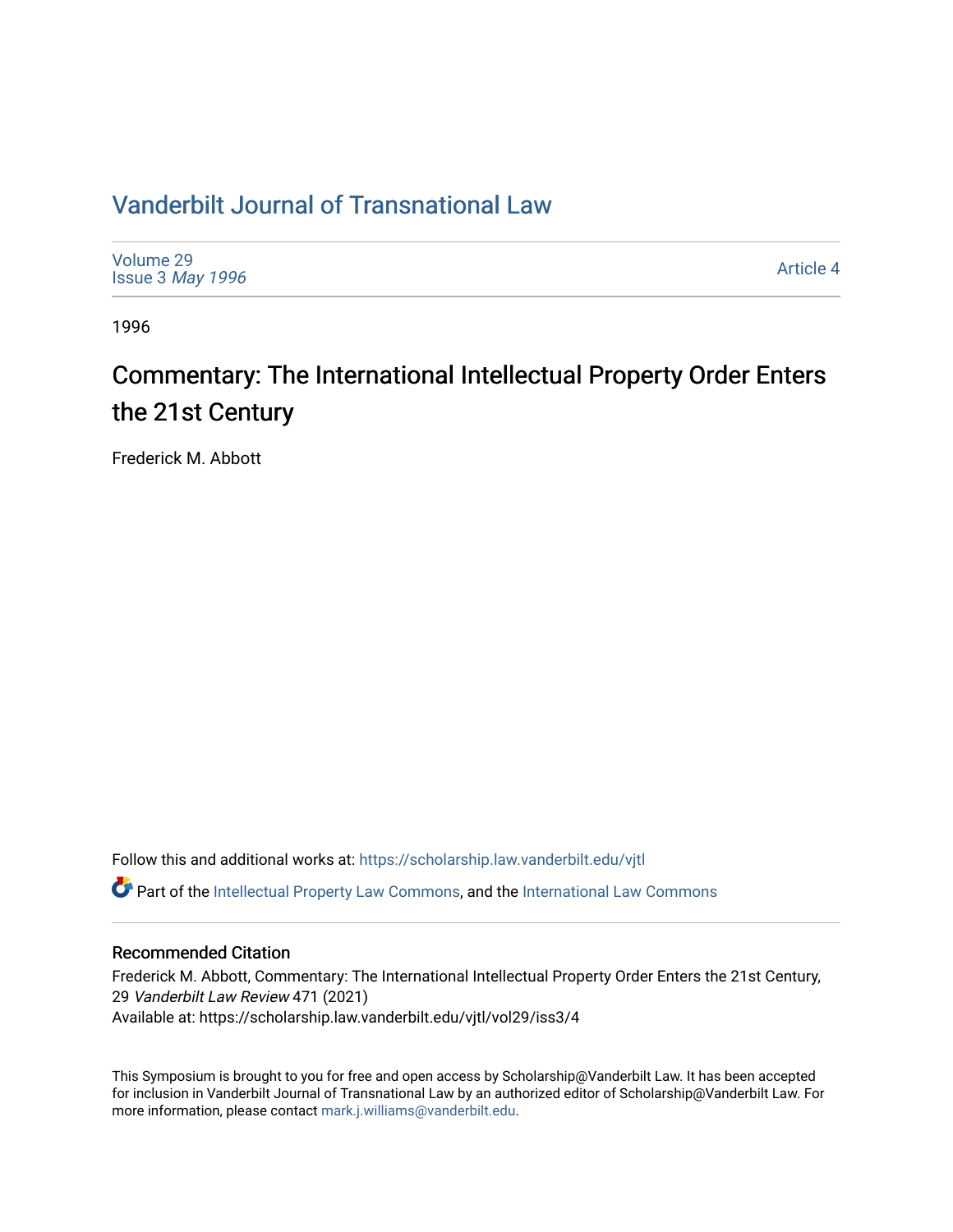## **Commentary: The International Intellectual Property Order Enters the 21st Century**

*Frederick M. Abbott\**

#### ABSTRACT

*This Commentary followed presentation of the first two articles in this volume at a meeting on the TRIPS Agreement The commentator first reflects on the theme of Professor Oddi's article, and suggests that the TRIPS Agreement must be evaluated in the broad context of the Uruguay Round bargain. He observes that the potential economic impact of the TRIPS Agreement on global economic development is of central concern, and that much work remains to be done both in refining economic analysis of the Agreement, and in addressing developmental issues. The commentator then discusses renewed interest in the activities of WIPO, and he highlights various sets of issues raised by the TRIPS Agreement. These Include issues relating to dispute settlement, implementation, nullification and impairment, and exhaustion/parallel importation.*

**<sup>\*</sup>** Professor of Law and Norman and Edna Freehling Scholar, Chicago-Kent College of Law, Illinois Institute of Technology. This Commentary constitutes the text of remarks delivered at the Annual Meeting of the American Association of Law Schools, Intellectual Property Law Section Meeting, San Antonio, Texas, January 4. 1996, with minor author's revisions (including the furnished citations).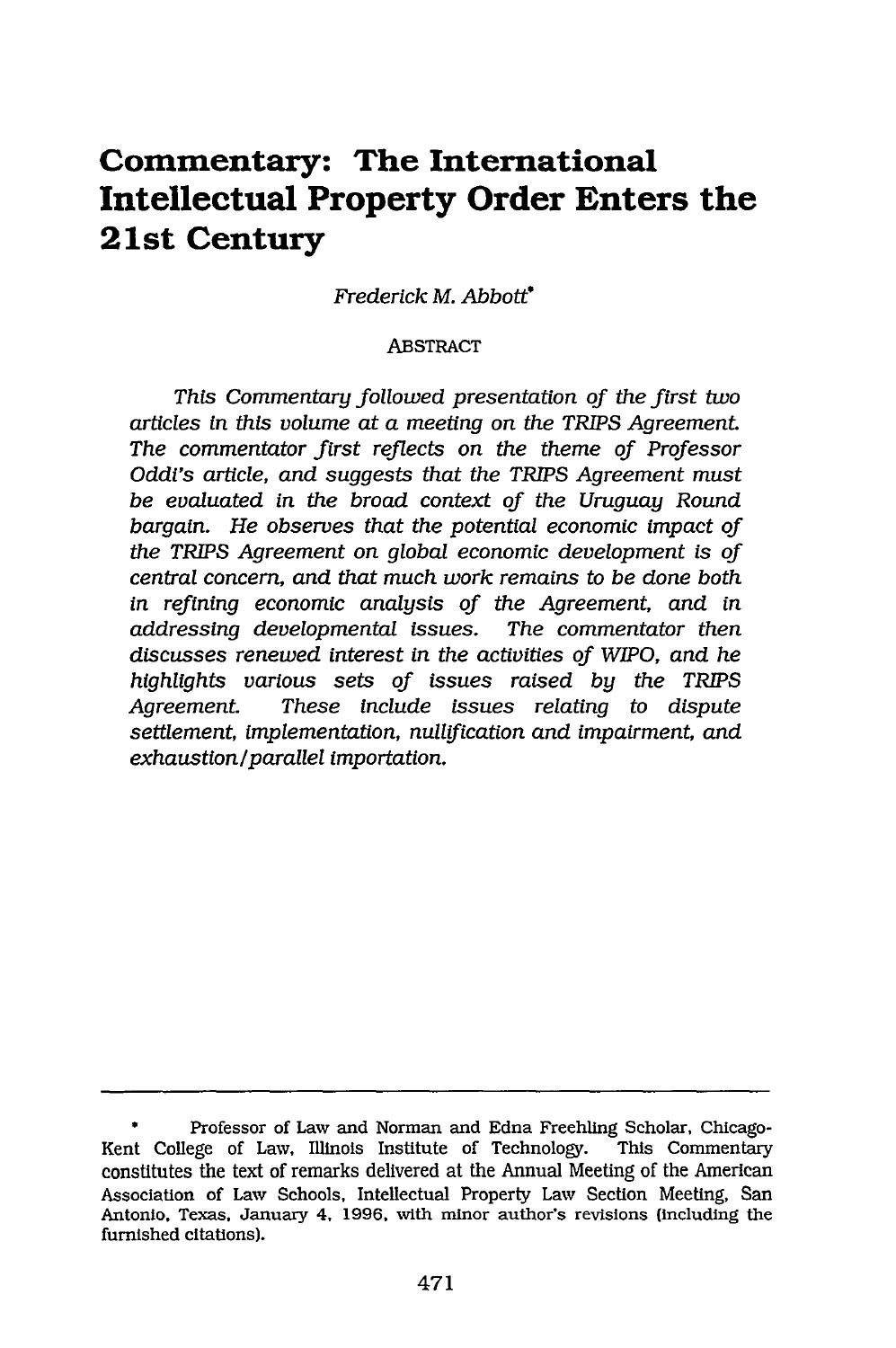#### TABLE OF CONTENTS

|    |              | REMARKS ON THE PRESENTATION BY               |     |
|----|--------------|----------------------------------------------|-----|
|    |              |                                              | 472 |
| Π. |              | BRIEF REFLECTIONS ON QUESTIONS RAISED BY THE |     |
|    |              |                                              | 476 |
|    | А.           |                                              | 476 |
|    | В.           |                                              | 476 |
|    | $\mathbf{C}$ | Implementation Questions                     | 477 |
|    | D.           | Nonviolation Nullification and Impairment    |     |
|    |              | and Market Access Rights                     | 477 |
|    | E.           | The Open Question of Exhaustion              | 478 |

I. REMARKS ON THE PRESENTATION BY PROFESSOR ODDI

My comments begin with a few remarks concerning the issues raised by Professor Oddi.<sup>1</sup>

From the outset of the Uruguay Round negotiations there was some degree of skepticism among trade specialists concerning the goals of the TRIPS Agreement.2 Two central questions were whether the TRIPS Agreement might harm the economic interests of developing countries, and how the Agreement might take into account the potentially disparate interests of industrialized and developing countries. The developing countries ultimately accepted the TRIPS Agreement as part of a bargained-for-exchange, not because they concluded that the Agreement as a stand-alone matter was necessarily in their best interests. Now, what was the bargain?

In positive terms, the bargain included concessions on agricultural export subsidies by the European Union (EU), increased market access for tropical products, and special attention to developing country interests in a number of the Uruguay Round agreements *(e.g.,* in terms of transition arrangements). In somewhat more negative terms, it included express and implied promises by the United States to refrain from using unilateral measures against the developing countries in the intellectual property rights (IPRs) arena, provided that minimum

<sup>1.</sup> A. Samuel Oddi, *TRIPS-Natural Rights and a "Polite Form of Economic Imperialism,"* 29 **VAND.** J. **TRANSNAT'L** L. 415 (1996).

<sup>2.</sup> Marrakesh Agreement Establishing the World Trade Organization, Annex **1C:** Agreement on Trade Related Aspects of Intellectual Property Rights, Apr. 15, 1994 [hereinafter TRIPS Agreement], *reprinted in* THE RESULTS OF THE **URUGUAY** ROUND OF MULTILATERAL TRADE NEGOTIATIONS-THE **LEGAL** TEXTS **6-19,** 365-403 (GATT Secretariat ed.. 1994).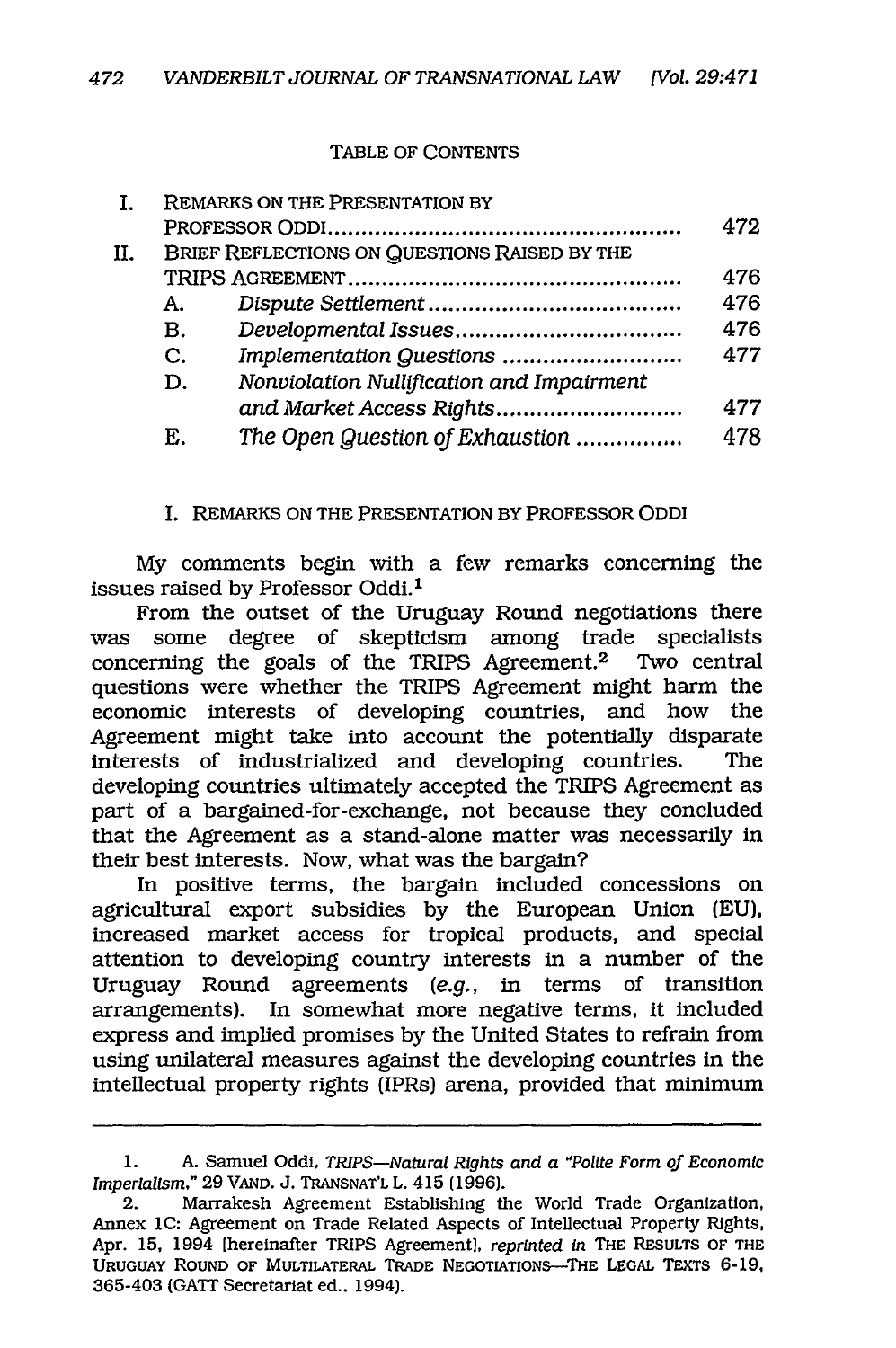TRIPS conditions were met. Finally, there was the implicit threat that, without the TRIPS Agreement, the Uruguay Round would fail, and that might have had serious adverse economic consequences for developing countries. In talking with developing country negotiators in the field of agriculture, for example, one may find that they are not entirely satisfied with the agricultural concessions that were ultimately made-the EU concessions did not reach the level they had hoped for, and the United States did not press the EU as hard as it might have, so there may be some dissatisfaction with the terms of the bargain. Nevertheless, the TRIPS Agreement must be viewed in this broad context, and not as an isolated event.

It is also fairly well recognized that there was limited empirical data on which to base an economic analysis of the potential implications of the TRIPS Agreement. Trade specialists were uncertain during the Uruguay Round, and are uncertain now, as to what the economic effects of the TRIPS Agreement will be. Efforts of the U.S. government and industry were concentrated on demonstrating high levels of IPRs-related losses for U.S. enterprises. Studies such as the International Trade Commission report concluding that U.S. industries lost in the order of \$43 to \$61 billion in 1986 from IPRs misappropriations were not designed as scientific exercises, and they were not in any event intended to evaluate the potential impact of the TRIPS Agreement on global economic development.3 There has been an increasing attention to serious economic evaluation of the role of intellectual property in the international arena over the past four or five years.4 Carlos Braga at the World Bank, for example, is doing very good work in this area.<sup>5</sup>

The U.N. Transnational Corporations and Management Division has produced an intriguing study on whether or not

**<sup>3.</sup>** U.S. **INT'L** TRADE COMMISSION, FOREIGN PROTECTION OF INTELLECTUAL PROPERTY RIGHTS **AND** THE EFFECT **ON U.S.** INDUSTRY **AND** TRADE app. **H-3** (1988).

<sup>4.</sup> See, e.g., Keith E. Maskus, *Trade-Related Intellectual Property Rights,* 52 EUR. **ECON.** 157 (1993).

<sup>5.</sup> *See* Carlos A. Primo Braga, Trade-Related Intellectual Property Issues: The Uruguay Round Agreement and its Economic Implications (Jan. 26-27, 1995) (unpublished paper presented to the World Bank Conference at the Uruguay Round and the Developing Economies, Washington, D.C.); Carlos A. Primo Braga and Carsten Fink, *The Economic Justification for the Grant of Intellectual Property Rights: Patterns of Convergence and Conflict, in* **PUBLIC** POLICY **AND** GLOBAL TECHNOLOGICAL INTEGRATION (Frederick M. Abbott & David **J.** Gerber eds., forthcoming 1996) [hereinafter **PUBLIC** POLICY].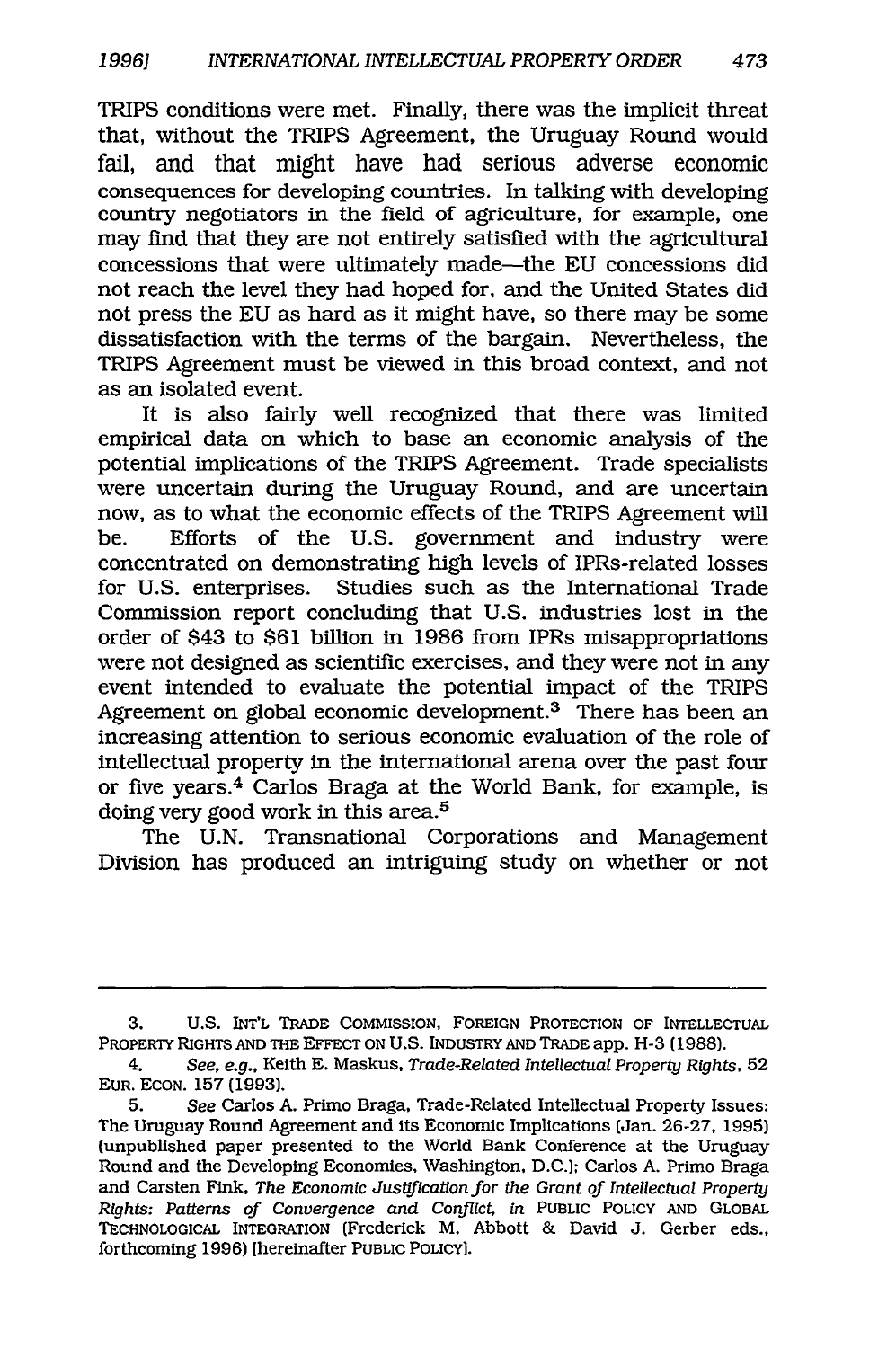protection of IPRs encourages foreign direct investment (FDI).6 This study concludes that there is little empirical evidence of a correlation between high levels of IPRs protection and high levels The countries with the weakest levels of IPRs protection-the People's Republic of China, Taiwan, Brazil, Argentina, Thailand, etc.--over the past decade have routinely been the recipients of the largest net FDI inflows. There has been a significant correlation between the United States Trade Representative's (USTR) list of worst IPRs violators and the highest levels of U.S. foreign direct investment.

One should not overestimate the extent to which the TRIPS Agreement will have an immediate, dramatic effect on developing country practices. There are substantial transition periods. There may well be passive resistance on the part of developing countries to implementing changes. Some World Trade Organization (WTO) Members may implement regimes with respect to the imposition of IPRs-specific fees and taxes.<sup>7</sup> The United States, EU, and Japan may find that implementation and compliance do not go as smoothly as they hope. There is still a developing country majority in the WTO, and there remains some resistance to the TRIPS program.

One of the most interesting developments over the past year is a renewed interest in the World Intellectual Property Organization (WIPO). Currently, there is under negotiation in WIPO a Treaty on the Settlement of Disputes Between States in the Field of Intellectual Property (WIPO Dispute Settlement Treaty).8 It is a fascinating exercise intended to provide an alternative forum for the settlement of intellectual property disputes. The surprising thing about it is that OECD countries, other than the United States, have been very much behind the negotiation of this new treaty. The EU has tendered detailed proposals. Some of the most serious issues at the moment concern the prospective relationship between WIPO dispute settlement and WTO dispute settlement; whether or not the

<sup>6.</sup> U.N. TRANSNAT'L CORP. *&* MGMT. Div., U.N. DEP'T OF ECONOMICS & SOCIAL DEVELOPMENT, INTELLECTUAL PROPERTY RIGHTS **AND** FOREIGN DIRECT INVESTMENT, U.N. Doc. ST/CTC/SER.A/24, U.N. Sales No. E.93.1I.A. **10** (1993).

<sup>7.</sup> The author has discussed the legality of such measures under the TRIPS Agreement in Frederick M. Abbott, *The WTO TRIPS Agreement and Global Economic Development, In* PUBLIC POLICY, *supra* note 5.

<sup>8.</sup> For background information, see *Draft Treaty on the Settlement of Disputes Between States In the Field of Intellectual Property,* Int'l Bureau of WIPO. Comm. of Experts on the Settlement of Intellectual Property Disputes Between States, 5th Sess., May 10-21, paras. 1-2, at **1,** WIPO Doc. SD/CE/V/2 (Apr. *8,* 1993). More recently, see INT'L BUREAU OF WIPO. COMM. OF EXPERTS *ON* THE SETTLEMENT OF INTELLECTUAL PROPERTY DISPUTES BETWEEN STATES, 7th Sess., May 29-June 2, 1995, WIPO Doc. SD/CE/VII/8 (June 2, 1995).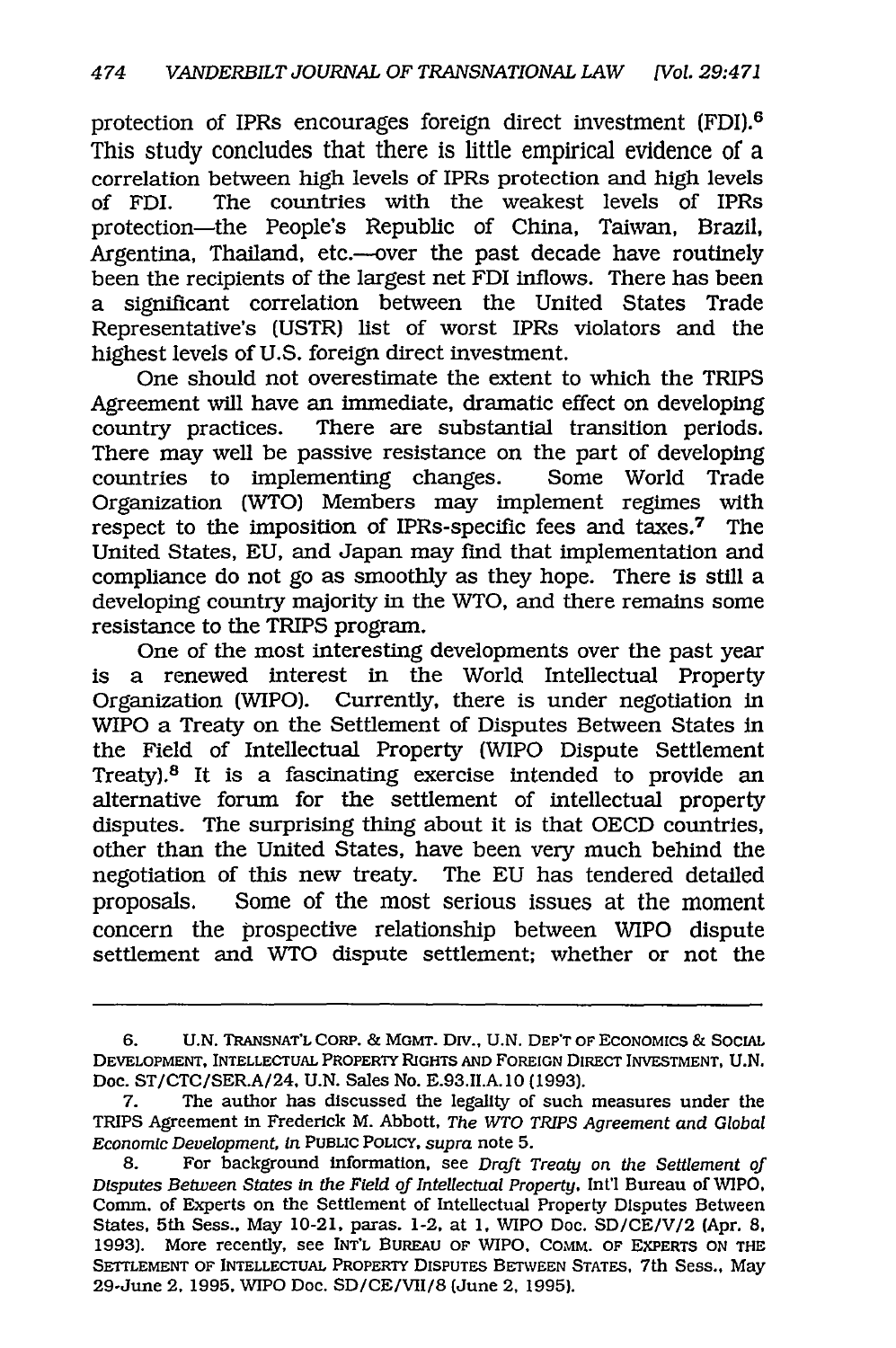initiation of proceedings in one forum will suspend initiation of proceedings in another, and so forth.9 The WIPO Dispute Settlement Treaty has considerable merit on substantive grounds. It is nevertheless interesting to consider the basis for the renewed interest in WIPO, since a major objective of the TRIPS Agreement was to move the center of IPRs gravity from WIPO to the WTO, where Members would have recourse to trade-based enforcement of IPRs.

There may be a number of reasons for the heightened level of interest in WIPO. One reason might be that developing countries are trying to redress the shift in the IPRs balance of power that the TRIPS Agreement represents. Perhaps, officials at national IPRs offices in the industrialized countries, the U.S. Patent and Trademark Office (PTO), the European Patent Office, etc., felt a bit excluded from the TRIPS Agreement process when the trade specialists suddenly had taken over the IPRs field. Now the IPRs specialists are beginning to reemerge, or at least wanting to reemerge, as the major players in the IPRs field. They may be attempting to move the center of gravity back across Geneva, from the WTO to WIPO.

There certainly is a recognition that the WIPO Secretariat, and WIPO Committees of Experts, are highly expert in the IPRs field, and that this expertise is of great value to the international community. There are a myriad of complex IPRs-related substantive issues to be addressed in multilateral legal instruments, and WIPO may be the best forum for IPRs-related negotiations. The WIPO Secretariat's role in administering multilateral conventions such as the Patent Cooperation Treaty has become increasingly important, and the WIPO Secretariat will continue to provide valuable technical expertise to developing countries. For all of these reasons, the renewed interest in WIPO is not so difficult to fathom.

I am sympathetic to some of Professor Oddi's concerns with respect to the objectives of the TRIPS Agreement, but I am not so skeptical as he, because I believe that there will be some positive economic value to the agreement for the developing countries, taken in its context.

<sup>9.</sup> For more detailed discussion, see Frederick M. Abbott, *WTO Dispute Settlement and the Agreement on Trade-Related Aspects of Intellectual Property Rights, In* INTERNATIONAL TRADE LAW AND THE GATT-WTO DISPUTE SETTLEMENT SYSTEM (Ernst-Ulrich Petersmann ed., forthcoming 1996).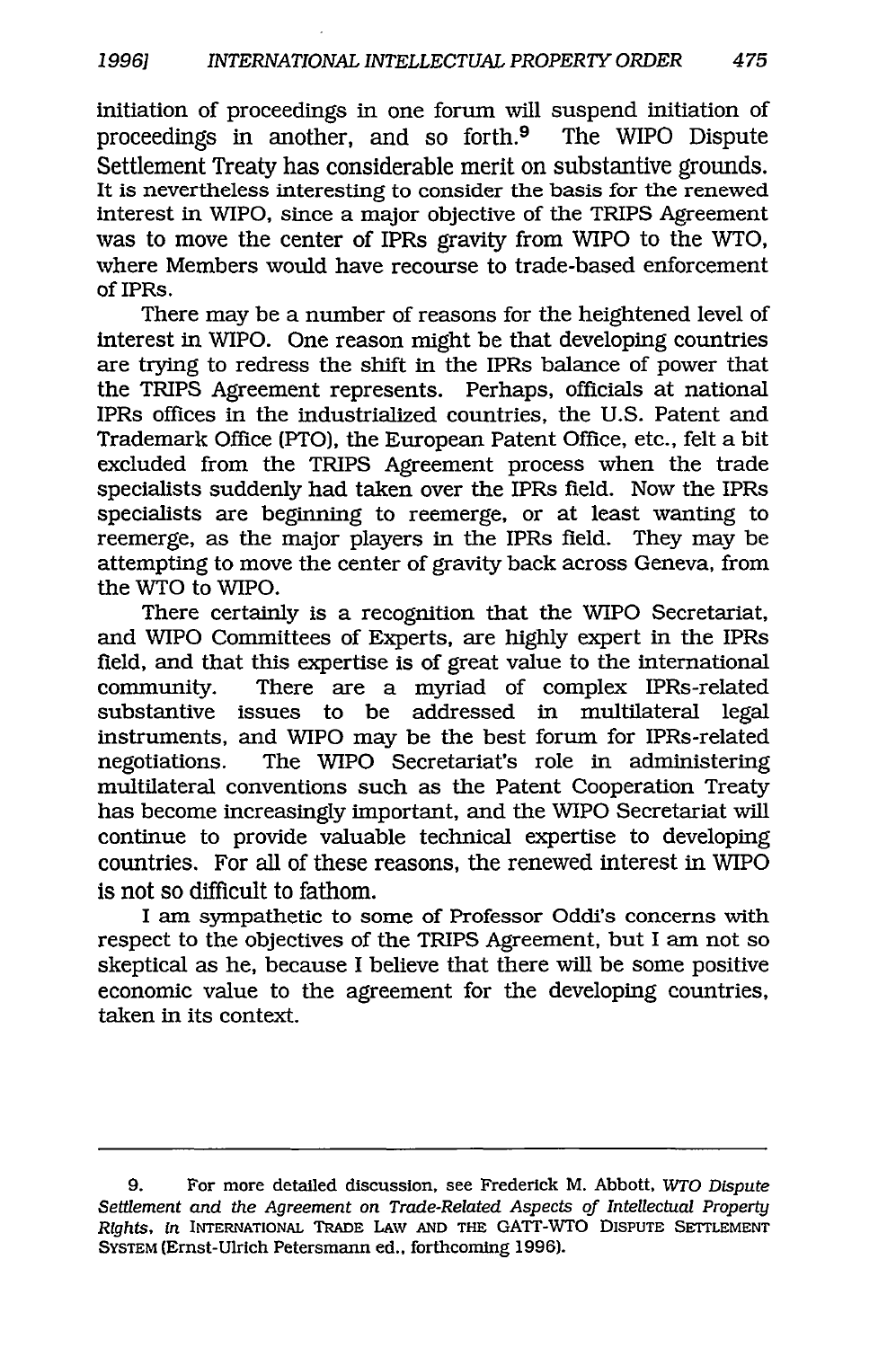### II. BRIEF REFLECTIONS ON QUESTIONS RAISED BY THE TRIPS AGREEMENT

### *A. Dispute Settlement*

There are a myriad of fascinating issues raised by the TRIPS Agreement in relation to dispute settlement: how past state practice in respect to WIPO-administered conventions will be taken into account in interpreting the Agreement; how national and regional court decisions will be treated; and so forth.<sup>10</sup>

The TRIPS Agreement requires all WTO Members to adequately enforce IPRs rules, and yet there is little in the TRIPS Agreement to specifically guide dispute settlement panels as to what it means, literally, to provide adequate enforcement.<sup>11</sup> The question is open whether a Member's claim may succeed based on a single failure to protect IPRs, or whether the failure must be systemic. Furthermore, if a Member must show a systemic Furthermore, if a Member must show a systemic failure, it remains to be determined what elements would go into demonstrating such a failure. With respect to whether a Member's intellectual property laws comply with TRIPS Agreement minimum standards, there is question as to what presumptions might be created by the adoption of a model law or the adoption of a law prepared in consultation with WIPO. What presumptions might be created if a Member's intellectual property laws have been favorably reviewed by the TRIPS Council? These are but a few of the many interesting questions relating to dispute settlement.

#### *B. Developmental Issues*

Regarding economic development, it is generally understood that there will be a near term rent transfer from South to North based on implementation of the TRIPS Agreement. Commercially valuable IPRs that are preponderantly owned by industrialized country enterprises have become more secure, and returns based on these more secure IPRs will increase over the near term. The OECD countries, of course, have argued that this pattern will be self-correcting over time: that technology will be more freely licensed; that developing countries will create more intellectual property and produce more IPRs-related goods and services; that developing countries will benefit; and, therefore, that the situation

11. Id.

<sup>10.</sup> *See id.* (discussing these issues in detail).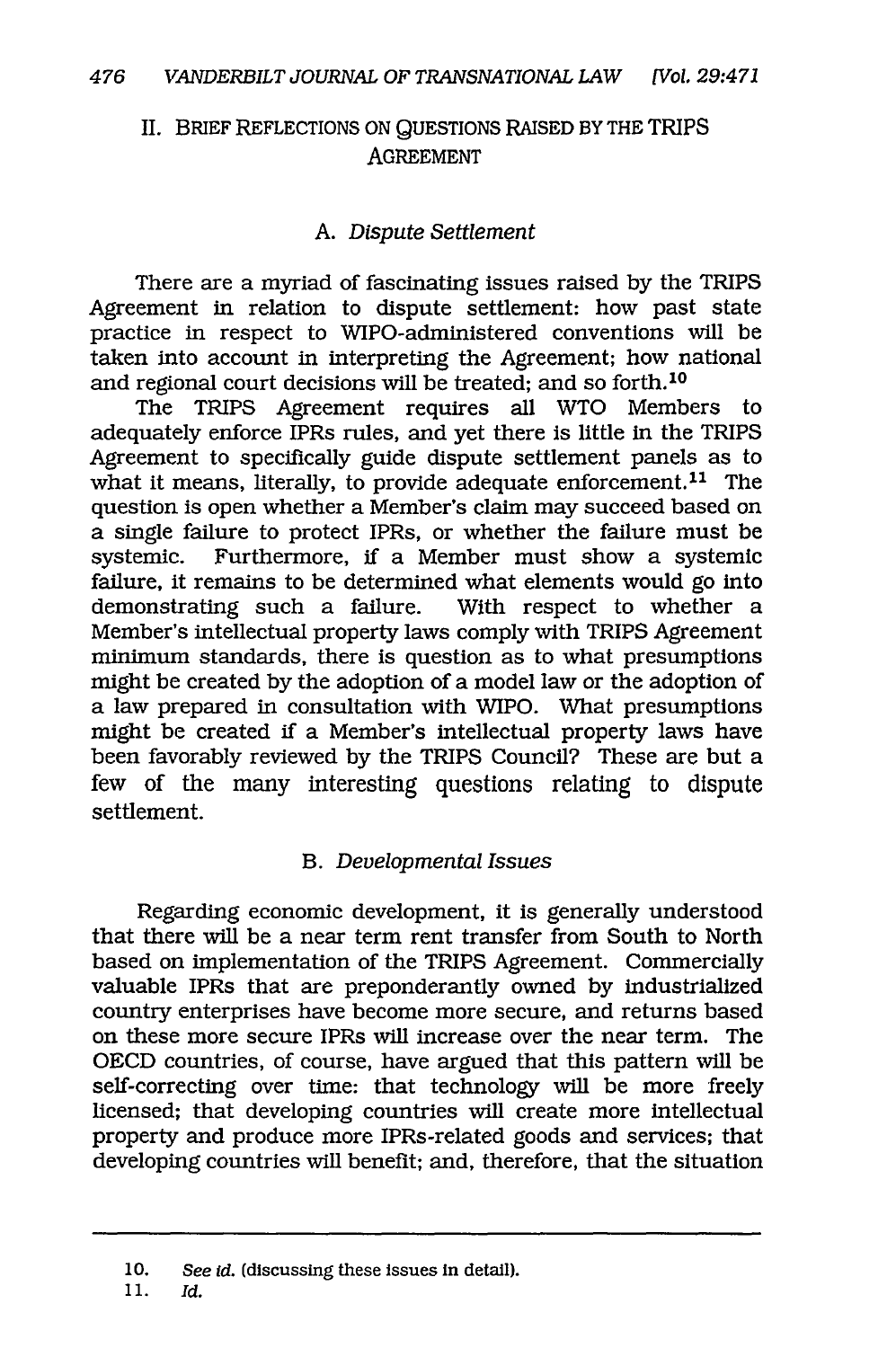will correct itself. Professor Oddi<sup>12</sup> is obviously skeptical about the self-correcting features, and has suggested a number of ways that developing countries may go about changing the situation in their favor. This is probably the central set of issues raised by the TRIPS Agreement.<sup>13</sup>

#### C. *Implementation Questions*

There are also implementation questions, technical and otherwise. Dr. Wager discussed the "mailbox rule."14 Will it be adequately implemented? Will the EU challenge the United States with a number of the TRIPS-related complaints that it has been threatening? Will the WTO turn into a North-North TRIPS dispute settlement forum? The United States amended its Section 301 legislation to say that even if other countries are complying with the TRIPS Agreement, it may still impose trade sanctions on them for failing to reasonably protect intellectual property rights.<sup>15</sup> This is a very unusual thing for the United States to have done. Presumably, it was done in order to say, "Well, the TRIPS Agreement does not cover everything, so we can still bring claims against you for things the TRIPS Agreement has not yet covered." But, this is still a bit of an inflammatory action in the context of the Uruguay Round bargain.

#### D. *Nonviolation Nullification and Impairment and Market Access Rights*

There are two truly open questions with respect to the TRIPS Agreement. First, there is the nonviolation nullification and impairment issue. For non-trade specialists this is very obscure terminology. It basically means that, in the WTO system, a Member can bring a claim against another Member even though the complained-against Member is complying with the Agreement, on the grounds that the complained-against action somehow deprives the complaining Member of benefits it expected to get when it entered into the Agreement.

There is considerable uncertainty as to whether market access rights in the field of IPRs are covered by the TRIPS Agreement. Toward the end of the Uruguay Round, a decision

<sup>12.</sup> Oddi, *supra* note 1.

<sup>13.</sup> The author's views are elaborated in Abbott, *supra* note 7.

<sup>14.</sup> *See* Adrian Otten & Hannu Wager, *Compliance with TRIPS: The Emerging World View.* 29 **VAND. J. TRANSNAT'L** L. 391 (1996).

**<sup>15. 19</sup> U.S.C. §** 241 l(d)(3)(B)(II) (1994).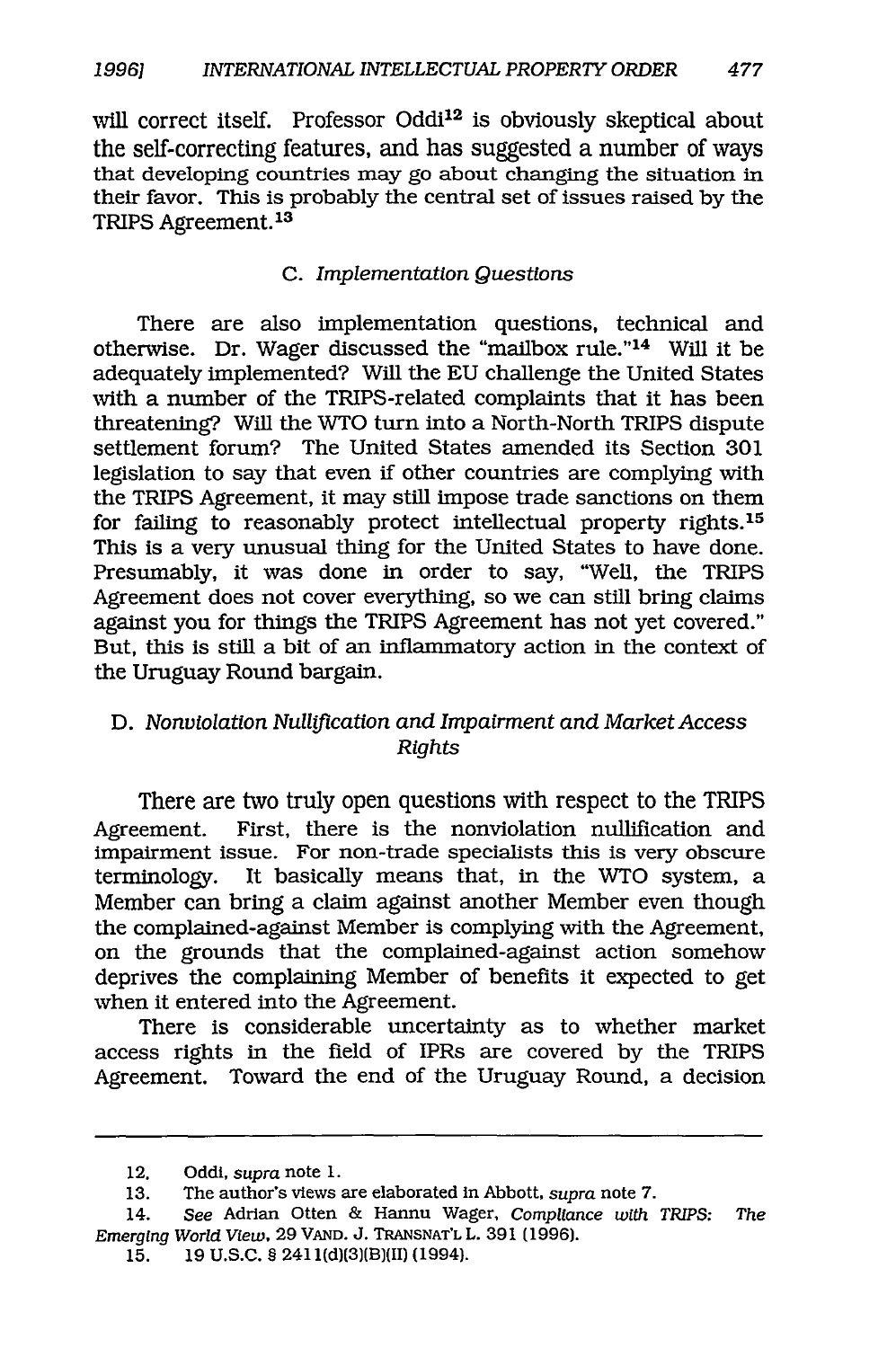was made by the EU and the United States that negotiations concerning market access in the audio-visual field *(e.g.,* involving U.S. complaints against EU restrictions on film and television broadcasts) would take place in the General Agreement on Trade in Services (GATS) negotiating forum. If it is determined that market access rights are not covered by the TRIPS Agreement, the United States might nevertheless wish to complain that the rights of its nationals under the TRIPS Agreement are being nullified or impaired by EU market access restrictions. Such a complaint cannot presently be brought under the terms of the TRIPS Agreement, but this limitation may expire after five years.<sup>16</sup>

Professor Cornish has observed that intellectual property rights are basically negative rights. 17 They generally permit IPRs holders to restrict activities in which others might engage. Historically, IPRs have not been positive rights. They have not granted market access. Governments exert considerable control over what can be done with speech, books, audio-visual products, etc. Governments may be reluctant to permit TRIPS to be used as a market access mechanism because of concern over cultural controls, national policy controls, security controls, and so on.

#### E. *The Open Question of Exhaustion*

The most interesting open question for trade specialists may be the exhaustion question. Article 6 of the TRIPS Agreement says that the Agreement says nothing about exhaustion. The TRIPS Agreement will be subject to a major review in five years. Perhaps the issue of exhaustion will be addressed at that time.

The ILA International Trade Law Committee has agreed to focus on the exhaustion/parallel imports question as a central research topic, and to attempt to formulate a proposal regarding it. 18 Regarding this question, one point might be made here. IPRs specialists, with good reason, come to the exhaustion/parallel imports question from the standpoint of the territoriality of IPRs. That is a reasonable starting place; it is the way the IPRs system developed. Trade specialists tend to come at

<sup>16.</sup> TRIPS Agreement, *supra* note 2, arts. 64(2) & (3).

<sup>17.</sup> Remarks of Bill Cornish at the WIPO Headquarters meeting of the International Trade Law Committee of the International Law Association (June 1995).

<sup>18.</sup> Professor Abbott is the Co-Rapporteur for this committee, with responsibility for TRIPS subject matter. There is a substantial literature on the exhaustion/parallel imports question, and considerable case law in many jurisdictions. Several papers on this subject have already been prepared for the Committee. The brief remarks in this text do not begin to address this complex question, and are not so Intended. They are made only by way of calling attention to work being carried out In another forum.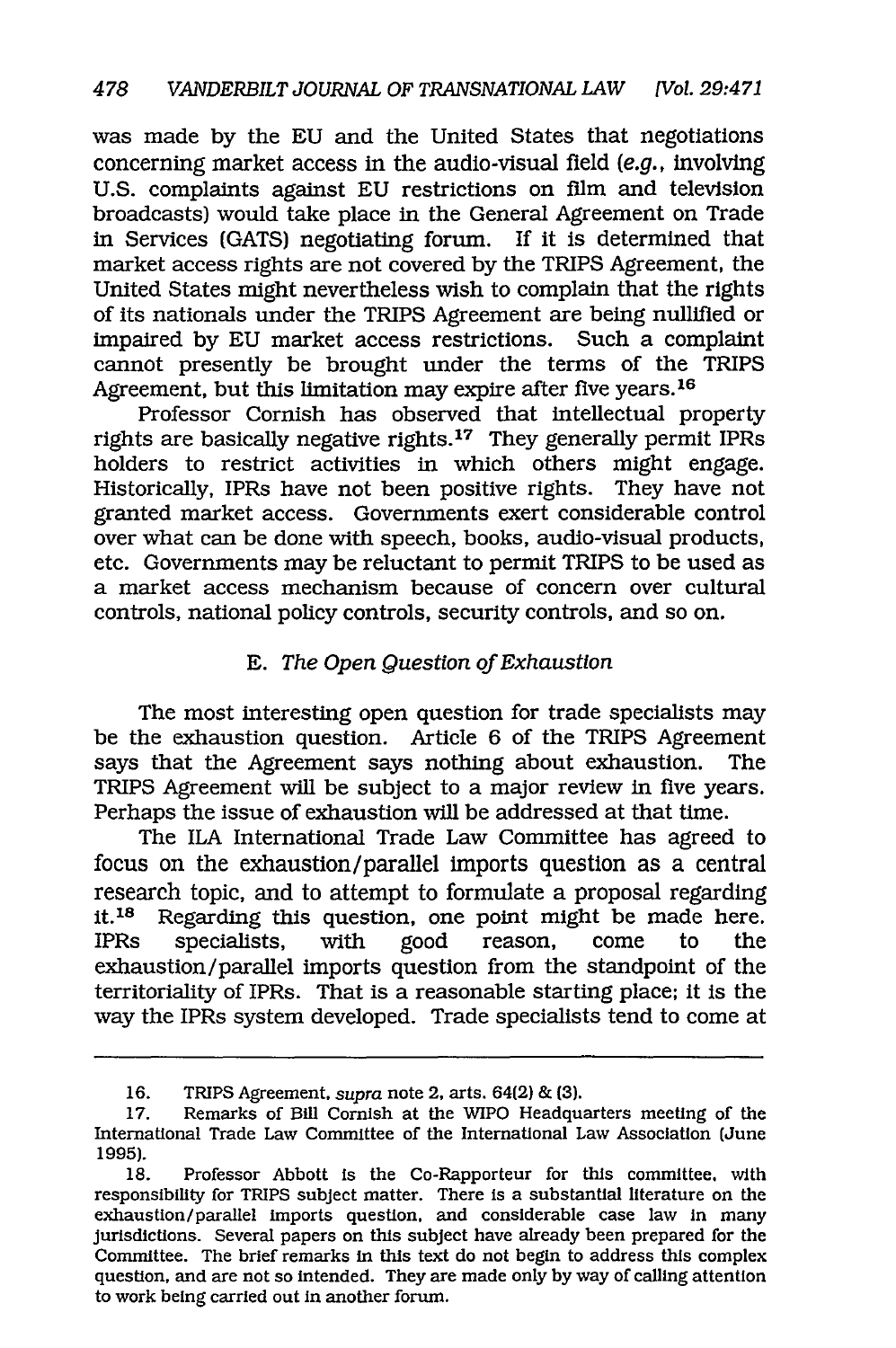the exhaustion/parallel imports question from another perspective: that rules blocking the importation of products are nontariff barriers to trade, and that nontariff barriers are fundamentally inconsistent with the principles of the WTO, all other things being equal. The question for trade specialists is whether these nontariff barriers can be justified on a ground-up basis. IPRs specialists have suggested many reasons why rules permitting the blocking of parallel imports may serve valuable<br>social welfare purposes. The question is one of economic The question is one of economic analysis, of social welfare analysis, of determining whether or not there is a value to the territoriality of IPRs that overrides the free trade value. Trade specialists approach the question with skepticism: Rules blocking imports are inherently suspect. How can they be justified? This question will receive serious additional attention over the next few years.